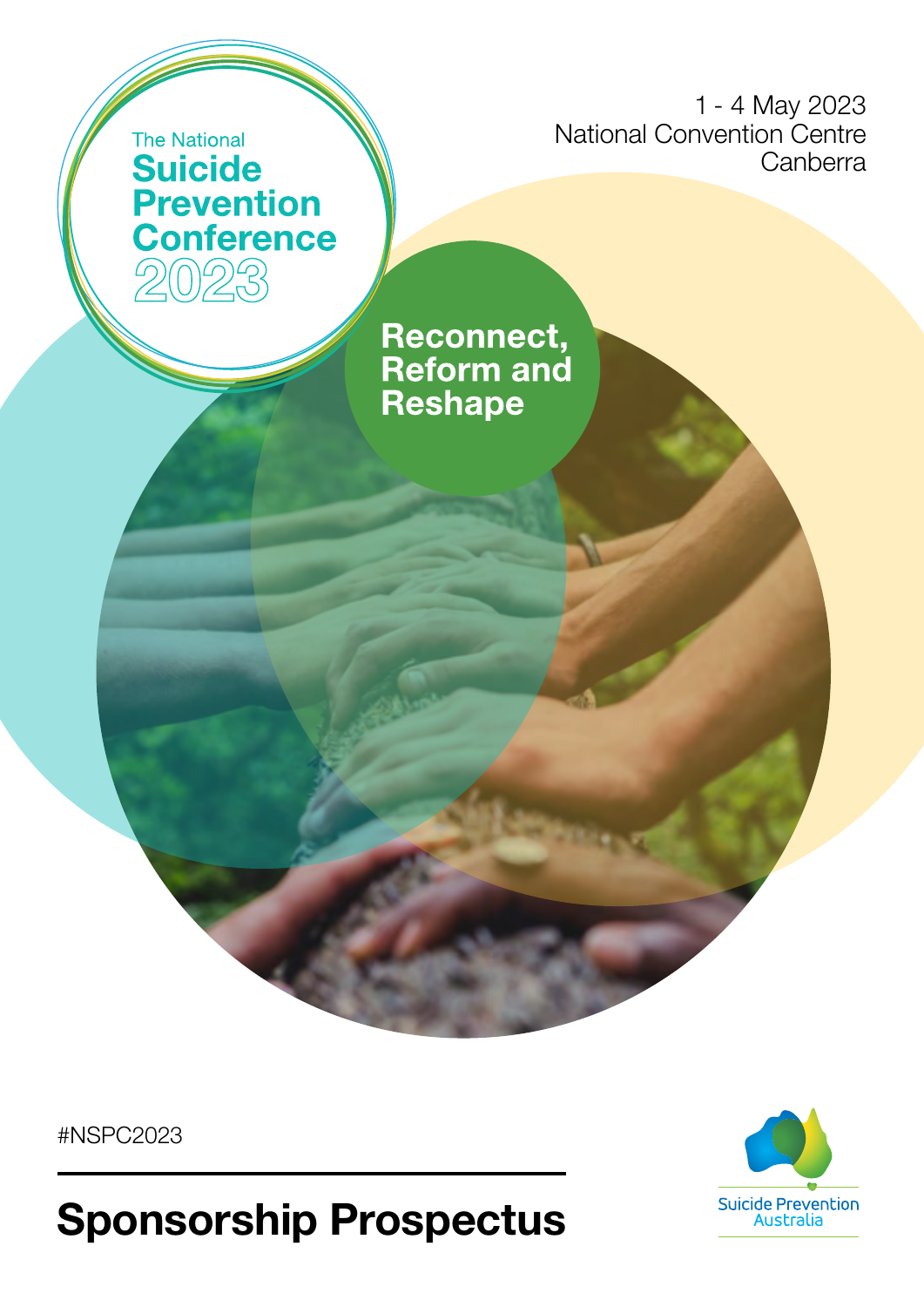# Be part of one of Australia's most important events on the suicide prevention calendar

**The National Suicide Prevention Conference** 

> Reconnect, **Reform and Reshape**

Over the past decade, the National Suicide Prevention Conference has established itself as the premier event on the suicide prevention calendar. The event presents a unique opportunity to bring the brightest minds together and latest thinking to promote excellence in suicide prevention.

The National Suicide Prevention Conference 2023 will see the return to face-to-face conferences. This follows the online Suicide Prevention Australia 2021 Symposium, held during the global pandemic. The National Suicide Prevention Conference 2023 provides a gateway to unite suicide prevention experts to showcase evidence-based solutions and robust discussion, focused on solutions for saving lives.

#### Suicide Prevention Australia is the peak body for suicide prevention and hosts this annual event.

Held from Monday 1 to Thursday 4 May 2023 at the National Convention Centre Canberra, the event will enable delegates to hear from keynote speakers and national leaders, participate in workshops and collaborate with peers.

The 2023 conference theme, *Reconnect, Reform and Reshape,* encompasses the need to reconnect to each other as a sector at such a pivotal time for suicide prevention. It also highlights the importance of evidence-based suicide prevention when developing and reshaping policy.

#### OBJECTIVES:

- Increase sector commitment to participate in a collaborative approach to suicide prevention
- Enhance community participation in suicide prevention activities
- Expand the translation of research in suicide prevention
- Facilitate the continuation and development of quality, evidence-based suicide-prevention initiatives

While it's a long journey, it's conferences like these that will help to reduce the number of lives lost to suicide. Tragically, over 3,000 people die by suicide each year. It's important to remember that every life lost to suicide is heartbreaking. Every statistic represents a life lost and a cascade of grief amongst family, friends, schools, workplaces and community groups.

For further information about sponsorship opportunities please reach out to Sara Bartlett. sarab@suicidepreventionaust.org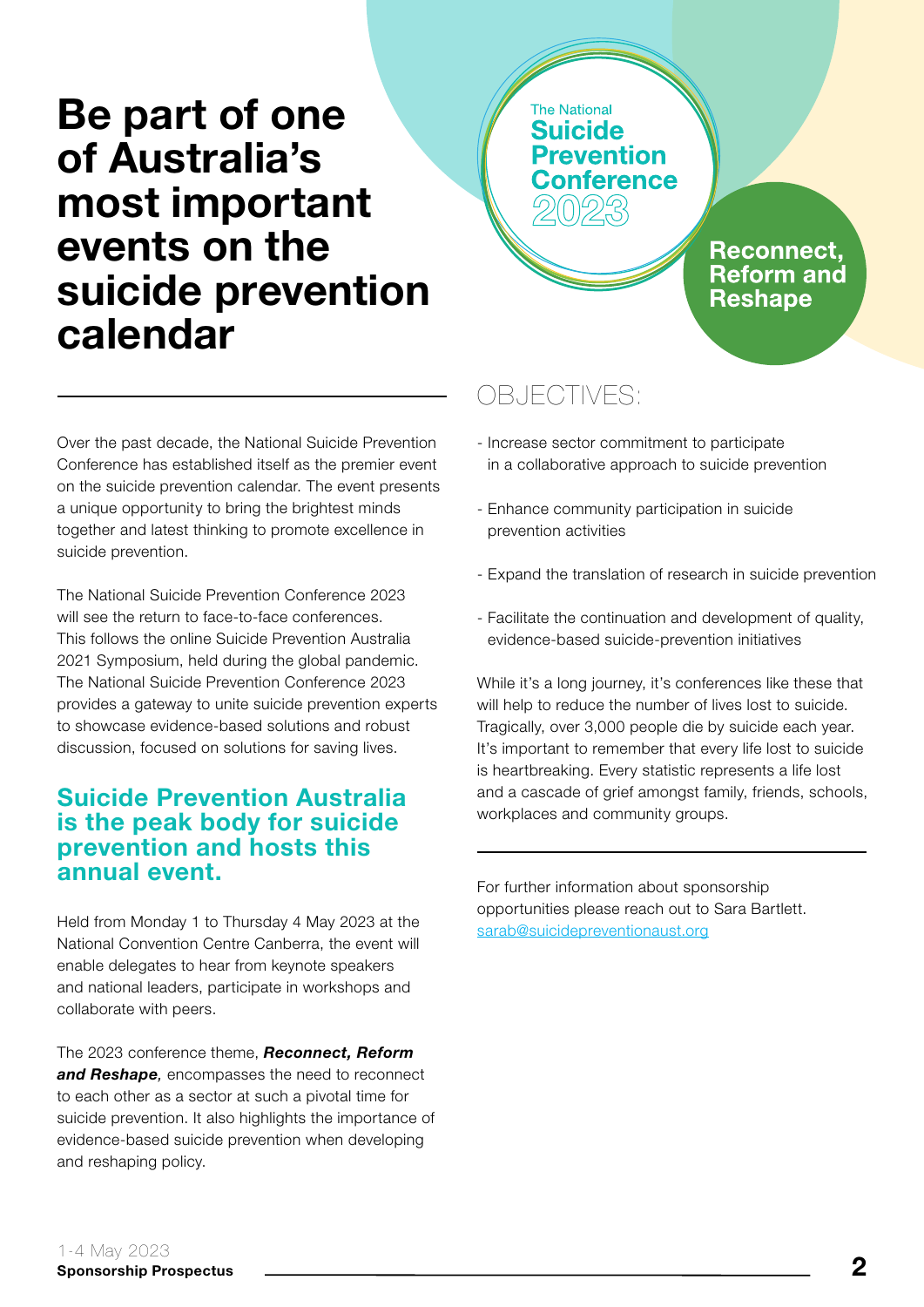# About Suicide Prevention Australia



#### OUR AMBITION

Suicide Prevention Australia is the national peak body for the suicide prevention sector. We exist to provide a clear, collective voice for suicide prevention, so that together we can save lives. We believe that through collaboration and shared purpose, we can work towards our ambition of a world without suicide.

#### MEMBERS ARE CENTRAL TO EVERYTHING WE DO

We're a member-based organisation that's guided by people with lived experience of suicide. We count among our members the largest and many of the smallest organisations working in suicide prevention, practitioners, researchers and community leaders.

# What delegates have said about the previous National Conference/ Symposium



"A thoroughly information-rich conference – all brilliant."

"Information excellent, fellowship brilliant, catering exceptional."

"Well done – a massive organisational effort – Thank you!!" Delegate from New Zealand

"Outstanding way to complete best conference in a very long time."

#### Delegate from Queensland

"It was a great conference and worked better than other fully online events I have attended. The audience seemed very engaged. Well done." Mental Health First Aid

"Really well done for an inaugural 'on-line' event on such a large scale."

StandBy Support After Suicide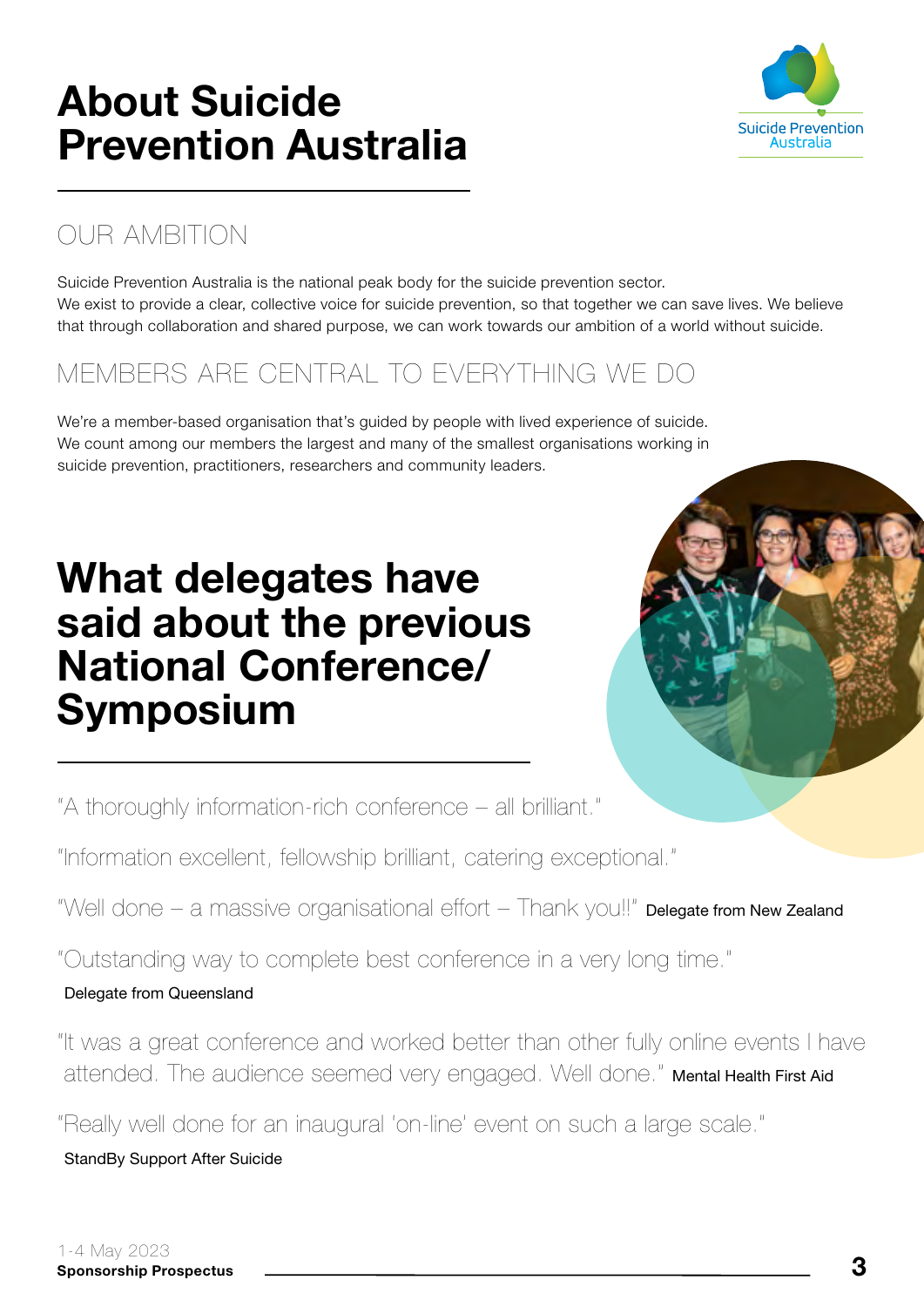

Partner with us and boost your brand exposure

# 600+ delegates<br>registered for 2021

# registered for 2019 650+ delegates

**Significant** audience reach







# 290+ Suicide Prevention Australia members

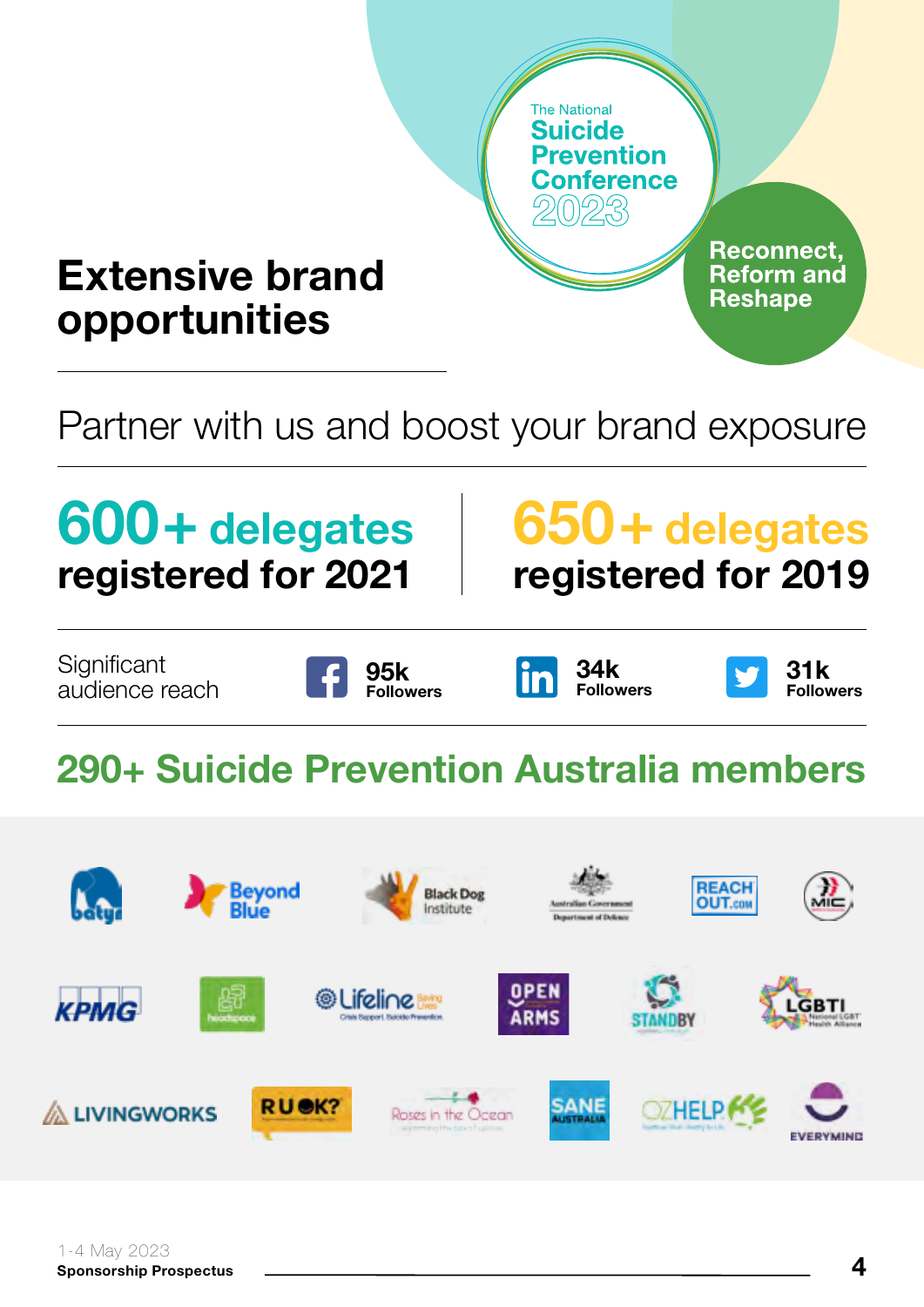# \$ 50,000 Principal Sponsor

**Reconnect. Reform and Reshape** 

#### EXCLUSIVE OPPORTUNITY

+ GST

- Six (6) full conference registrations (includes tickets to Conference Dinner and Welcome Reception)
- VIP seating during conference and at the Conference Dinner
- One (1) exhibition booth and opportunity to request preferred location
- Five-minute speaking or video opportunity during opening session of the conference, subject to Suicide Prevention Australia approval
- Verbal acknowledgement as principal sponsor at opening and closing of conference
- An opportunity in conference registration page for attendees to join your mailing list. Suicide Prevention Australia will then provide an exported list with contact details (in accordance with privacy guidelines)
- Opportunity for a \$5,000 discount on the Welcome Reception Package in conjunction with principal sponsorship
- One (1) banner (supplied by sponsor) on stage during plenary sessions and at registration desk (type and size of banner to be determined by Suicide Prevention Australia)
- Opportunity to include two (2) collateral items in delegate satchel, A4 size or smaller, subject to Suicide Prevention Australia approval
- Company logo in pre-and post-conference marketing communications as principal sponsor
- Company logo in promotional marketing collateral including program, banner (type, size to be specified by Suicide Prevention Australia) and slides (prior to plenary session) as principal sponsor
- Company logo and acknowledgement in program (printed and digital) as principal sponsor
- Company logo included in live steam of keynote presentations
- Announcement of sponsorship across Suicide Prevention Australia channels: Facebook, Twitter, LinkedIn and e-newsletter
- Acknowledgement as principal sponsor in media releases where applicable to the conference
- Three (3) dedicated social media posts by Suicide Prevention Australia
- 300-word profile, branding and hyperlink on the conference website
- 300-word profile, branding and hyperlink on the conference app
- Three (3) push notifications in conference app to direct delegates to your conference booth
- List of all registered delegates provided at conclusion of conference, subject to *Privacy Act* conditions.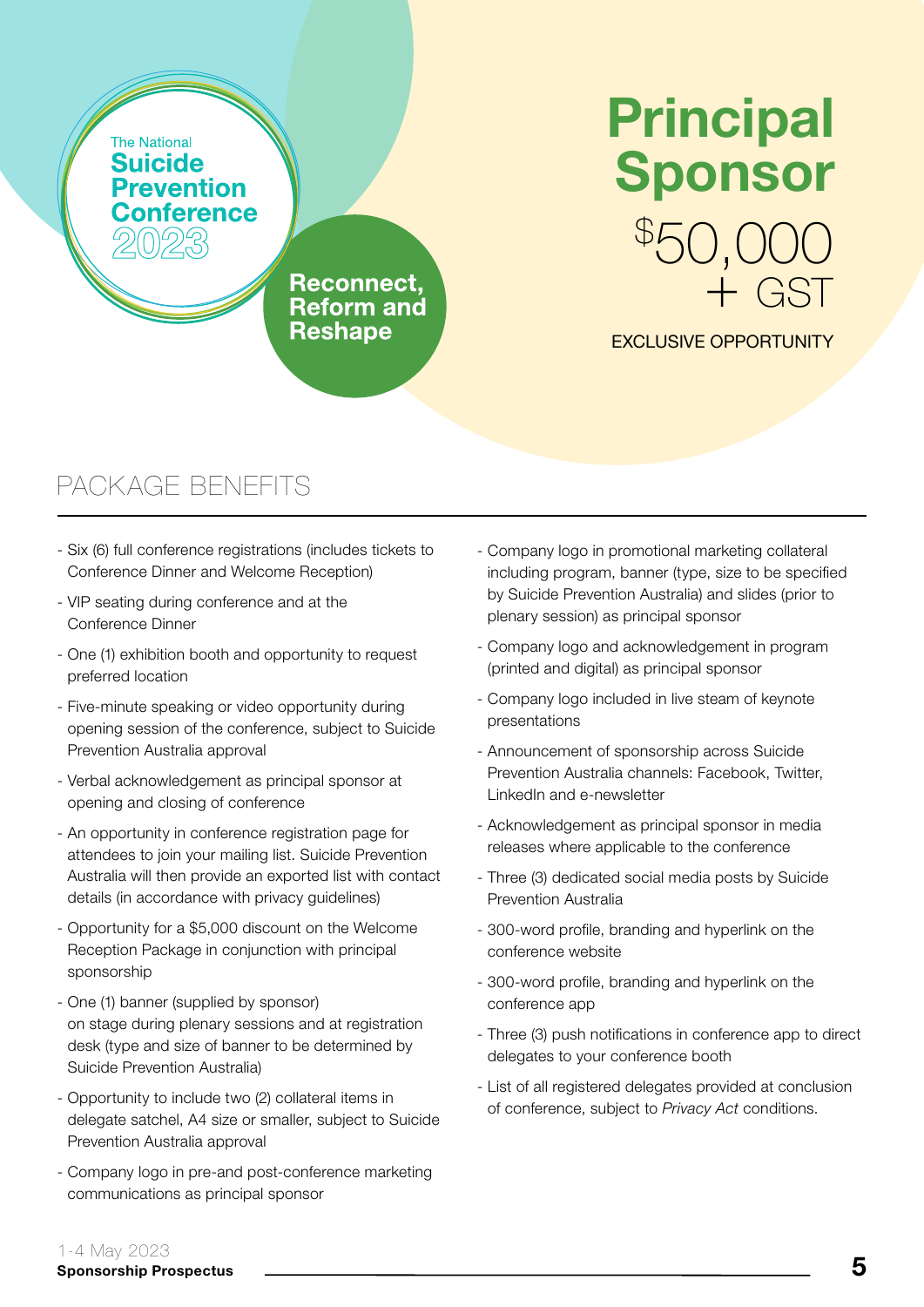# \$ 35,000 + GST Major Sponsor

4 OPPORTUNITIES (including in-kind sponsors)

### PACKAGE BENEFITS

- Four (4) full conference registrations (includes tickets to Conference Dinner and Welcome Reception)

**Reconnect. Reform and Reshape** 

- VIP seating during conference and at the Conference Dinner
- One (1) exhibition booth (3mx2m) and a choice of available location
- One (1) banner (supplied by partner) on stage during plenary sessions (type and size of banner to be determined by Suicide Prevention Australia)
- Company logo in pre-and post-conference marketing communications as major sponsor
- Company logo in promotional marketing collateral including program, banner (type, size and location of banner to be determined by Suicide Prevention Australia) and slides (prior to plenary sessions) as major sponsor
- Opportunity to include one (1) collateral item in delegate satchel, A4 size or smaller, subject to Suicide Prevention Australia approval
- Two (2) dedicated social media posts by Suicide Prevention Australia
- Company logo on holding slide prior to plenary sessions
- Company logo and acknowledgement in program (printed and digital) as major sponsor
- 200-word profile, branding and hyperlink on the conference website
- 150-word profile, branding and hyperlink on the conference app
- Two (2) push notifications to be sent during the conference at a time mutually acceptable to both the sponsor and Organising Committee. Content to be approved by Suicide Prevention Australia
- List of all registered delegates provided to sponsor at conclusion of conference, subject to *Privacy Act* conditions.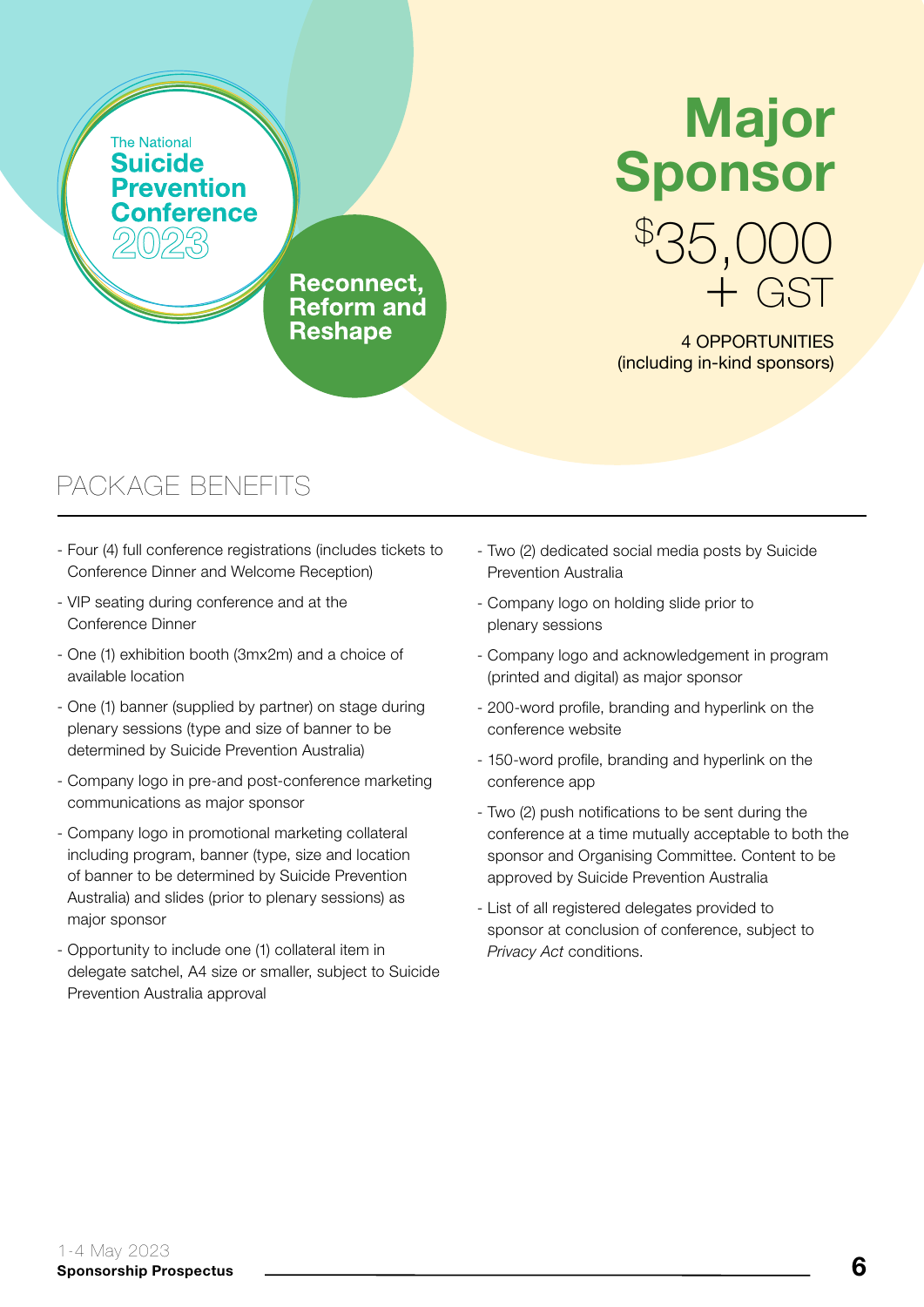## Conference Dinner and LiFE Awards Sponsor

**Reconnect. Reform and Reshape** 

### EXCLUSIVE OPPORTUNITY

\$ 25,000

+ GST

- Exclusive sponsorship of LiFE Awards Ceremony 2023
- A five-minute speaking or video address at the Conference Dinner
- One (1) full conference registration (includes tickets to Conference Dinner, Welcome Reception)
- One (1) VIP table of guests at Conference Dinner
- Opportunity to have a gift at each table setting at sponsor's own cost
- Company logo on dinner menu
- Company logo on Conference Dinner tickets
- Acknowledgement of LiFE Awards sponsorship with company logo displayed in the program (printed and digital)
- Two (2) banners (supplied by partner) displayed during Conference Dinner (type and size of banner to be determined by Suicide Prevention Australia)
- Two (2) dedicated social media posts across Twitter, Facebook, LinkedIn
- 100-world profile on conference website
- Company logo and 100-world profile on conference app
- Company logo on PowerPoint presentation for the LiFE Awards.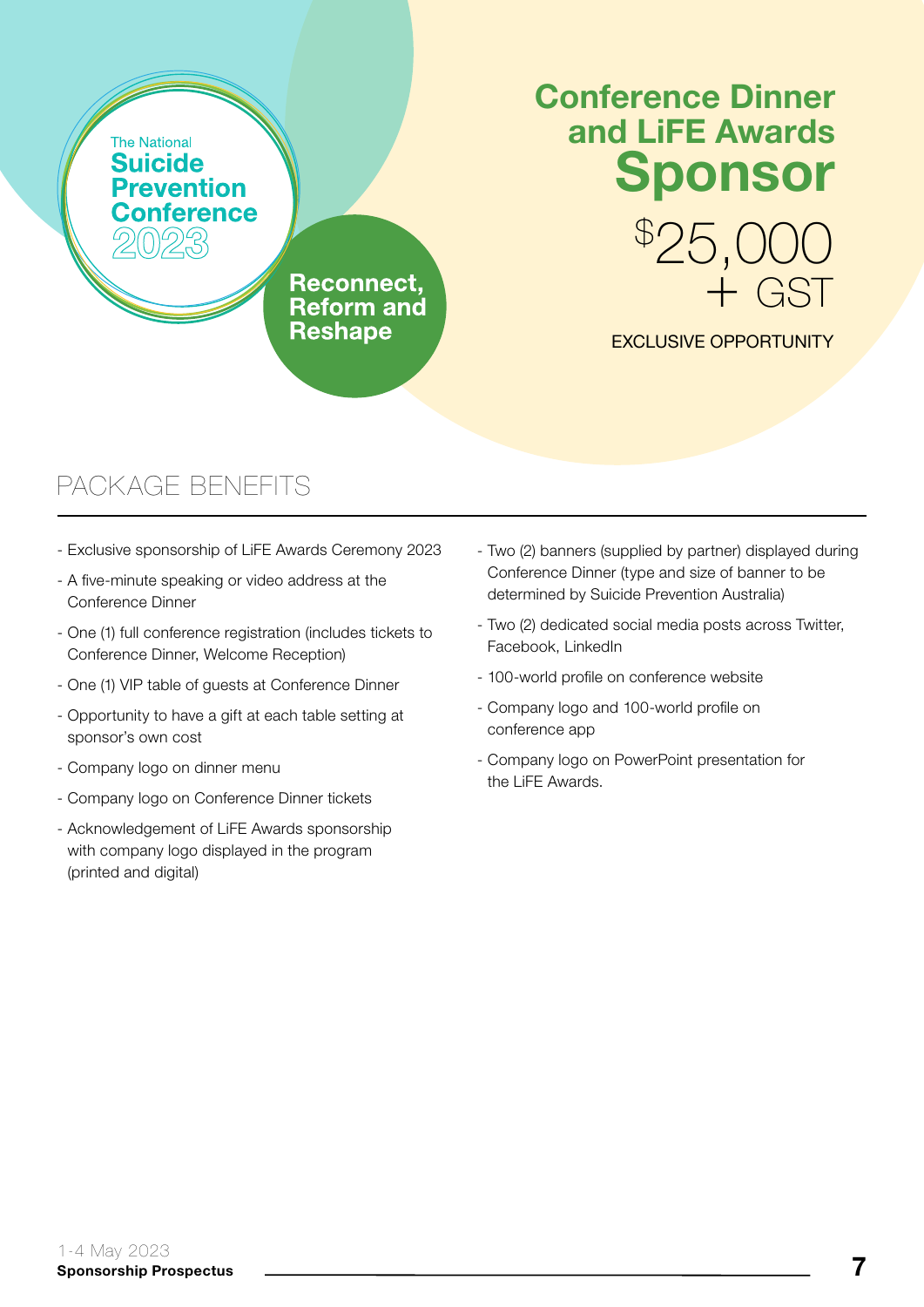# Supporting Partner Sponsor

**Reconnect. Reform and Reshape** 

#### 10 OPPORTUNITIES

+ GST

\$ 20,000

- Two (2) full conference registrations (includes tickets to Conference Dinner and Welcome Reception)
- One (1) exhibition booth (3mx2m)
- Opportunity to include one (1) collateral item in delegate satchel, A4 size or smaller, subject to Suicide Prevention Australia approval
- Company logo in pre-and post-conference marketing communications as supporting sponsor
- Company logo in promotional marketing collateral including program (printed and digital) and banner (type, size and location of banner to be determined by Suicide Prevention Australia) and slides (prior to plenary sessions)
- One (1) dedicated social media post by Suicide Prevention Australia
- 100-word profile, branding and hyperlink on the conference website
- 100-word profile, branding and hyperlink on the conference app
- One (1) app push notification sent during the conference at a time mutually acceptable to both the sponsor and Organising Committee. Content to be approved by Suicide Prevention Australia
- Company logo and acknowledgement in program (printed and digital) as Welcome Reception sponsor
- Company logo on holding slide prior to plenary sessions
- List of all registered delegates provided to partner at conclusion of conference, subject to *Privacy Act*.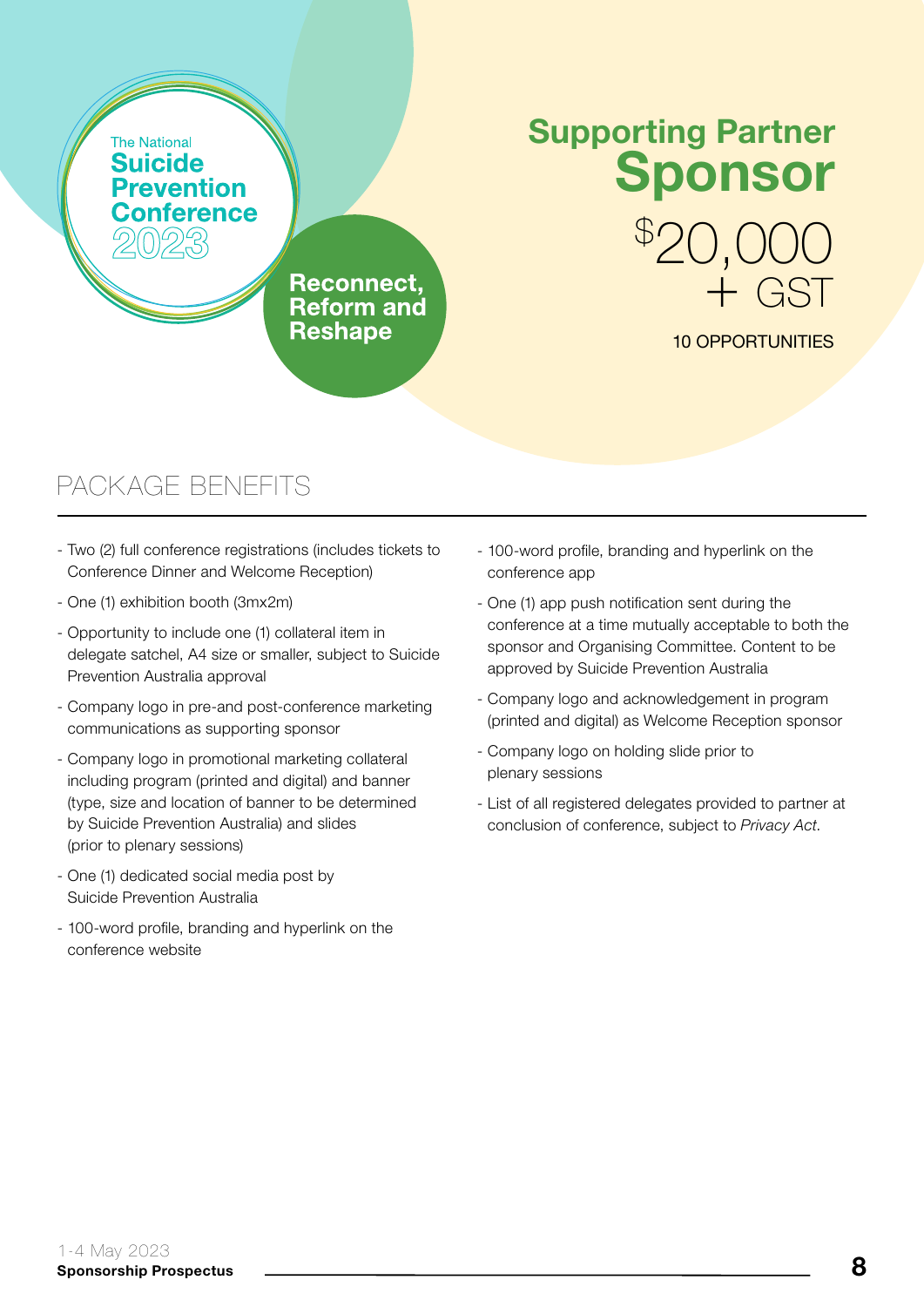# Welcome Reception Sponsor

**Reconnect. Reform and Reshape** 

#### EXCLUSIVE OPPORTUNITY

\$ 15,000

+ GST

- Exclusive sponsorship of Welcome Reception
- A two-minute speaking opportunity address at Welcome Reception
- Exclusive signage throughout the networking welcome area
- Option to provide either photo booth or selfie frames with company logo (at sponsor's own cost)
- One (1) full conference registration (includes ticket to Conference Dinner and Welcome Reception)
- Five (5) additional tickets to the Welcome Reception
- Two (2) banners (supplied by partner) displayed during the Welcome Reception (type and size of banner to be determined by Suicide Prevention Australia)
- Company logo on conference website
- Company logo and 50-word profile to be included on the sponsors' page of the conference app
- Acknowledgement in program (printed and digital) as Welcome Reception sponsor
- Opportunity to include one (1) collateral item in delegate satchel, A4 size or smaller, subject to Suicide Prevention Australia approval.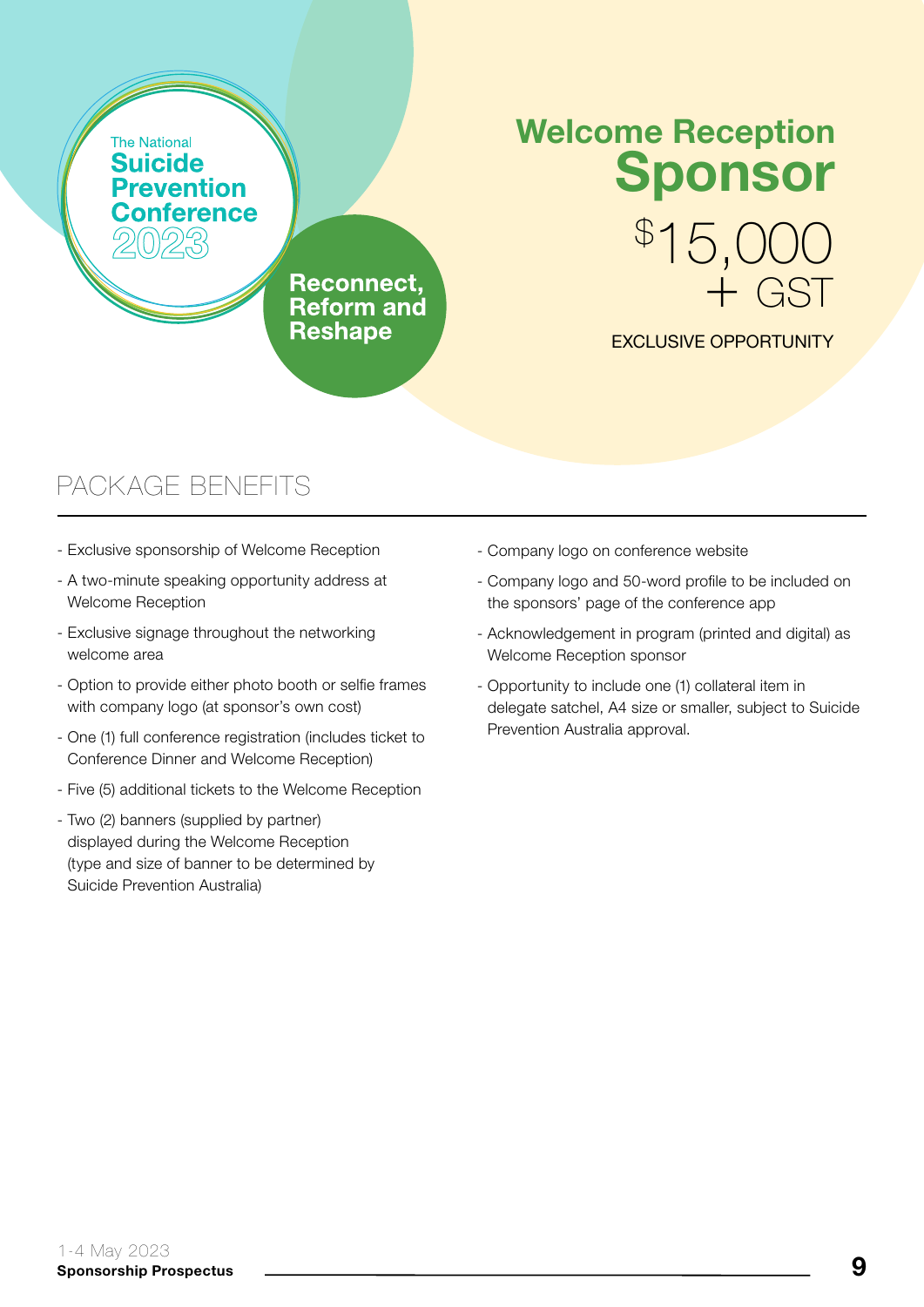# Keynote Speaker Sponsor

Reconnect, **Reform and Reshape** 

based on number of keynotes

+ GST

\$ 5,000

#### PACKAGE BENEFITS

- One (1) full conference registration (includes tickets to Conference Dinner and Welcome Reception)
- VIP Conference Dinner seating placement with the speaker (subject to speaker attending the dinner)
- One (1) banner (supplied by partner) on stage during the speaker's presentation (type and size of banner to be determined by Suicide Prevention Australia)
- Verbal acknowledgement of sponsorship at keynote session and workshop
- Company logo and acknowledgement in all marketing collateral relating to keynote speaker session and workshop
- Company logo on conference website
- Company logo and 50-word profile to be included on the sponsors' page of the conference app
- Acknowledgement in program (printed and digital) as keynote speaker sponsor
- Opportunity for partnership of pre-conference workshop if the keynote hosts a workshop.

# \$ 15,000 Barista Coffee Cart Sponsor

#### **EXCLUSIVE OPPORTUNITY**

+ GST

- Option to brand the coffee cart and surrounding area (keep cups, signage, bean bags, tablecloths etc to be provided by sponsor)
- Option to provide barista apparel (apron, cap, shirt)
- One (1) exhibition booth
- Two (2) conference registrations
- Company logo on conference website
- Company logo and 50-word profile to be included on the sponsors' page of the conference app
- Acknowledgement in program (printed and digital) as Barista Coffee Cart Sponsor.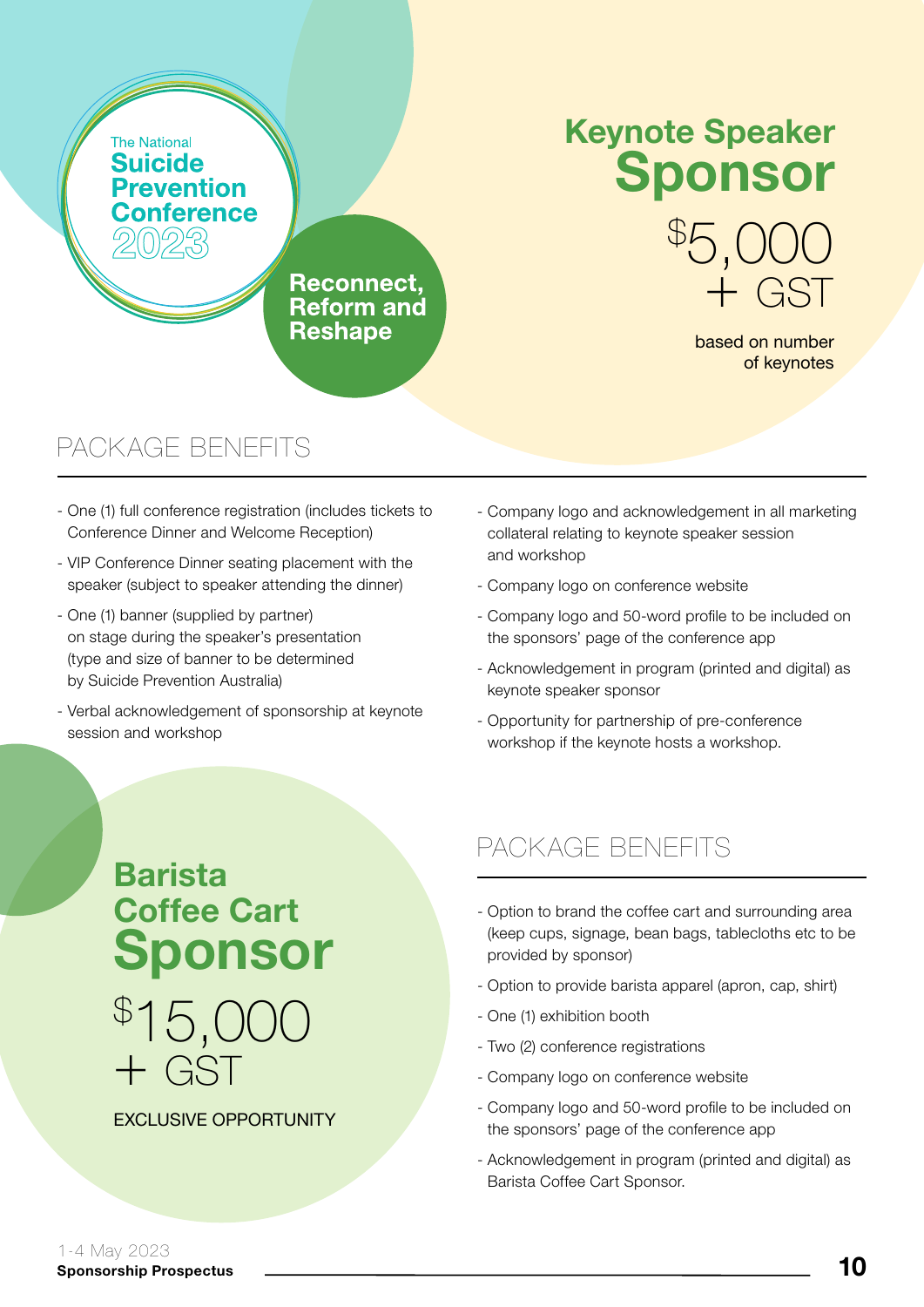### Concurrent Stream, Symposium or Workshop Sponsor

\$ 5,000

5 OPPORTUNITIES

+ GST

Reconnect, **Reform and Reshape** 

#### PACKAGE BENEFITS

- Naming and branding rights to the nominated stream day (to be approved by Suicide Prevention Australia)
- Acknowledgement by Stream Chair prior to speaker session
- 1 banner (supplied by sponsor) on stage in primary position during stream session (type and size of banner to be determined by Conference Secretariat)
- Opportunity to include one (1) collateral item in delegate satchel, A4 size or smaller, subject to Suicide Prevention Australia approval
- 10% discount on exhibition booth
- Company logo on conference website
- Company logo and 50-word profile to be included on the sponsors' page of the conference app
- Acknowledgement in program (printed and digital) as concurrent session sponsor.

# Conference WiFi Sponsor



#### EXCLUSIVE OPPORTUNITY

- WiFi card in delegate registration packs listing WiFi access information on one side and the partner's branding on the other
- Choice of WIFI password
- Company logo on conference website
- Company logo and 50-word profile to be included on the sponsors' page of the conference app
- 10% discount on exhibition booth
- Acknowledgement in program (printed and digital) as Conference WiFi Sponsor.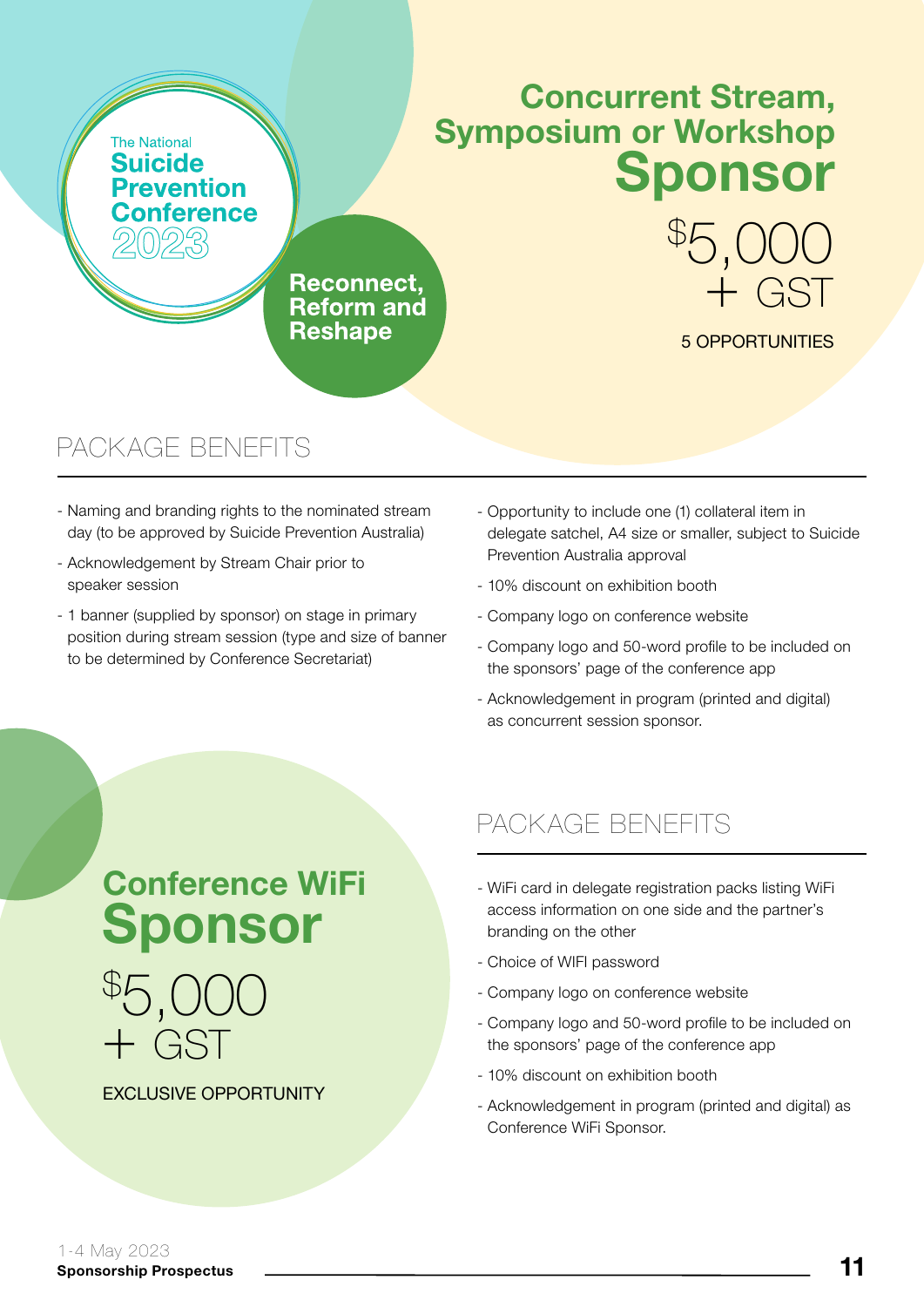# Conference App Sponsor

**Reconnect. Reform and Reshape** 

#### EXCLUSIVE OPPORTUNITY

\$ 5,000

+ GST

#### PACKAGE BENEFITS

- Company logo prominently featured on the conference app with brief company bio and link to company website
- Three (3) dedicated push notifications in the app
- Three (3) dedicated posts by Suicide Prevention Australia in the app
- Company logo on conference website
- Company logo and 50-word profile to be included on the sponsors' page of the conference app
- Acknowledgement in program (printed and digital) as Conference App Sponsor.

\$ 5,000 + GST Water Station Sponsor

#### EXCLUSIVE OPPORTUNITY

- Company logo on water refill station
- Company logo on conference website
- Company logo and 50-word profile to be included on the sponsors' page of the conference app
- Acknowledgement in program (printed and digital) as Water Station Sponsor.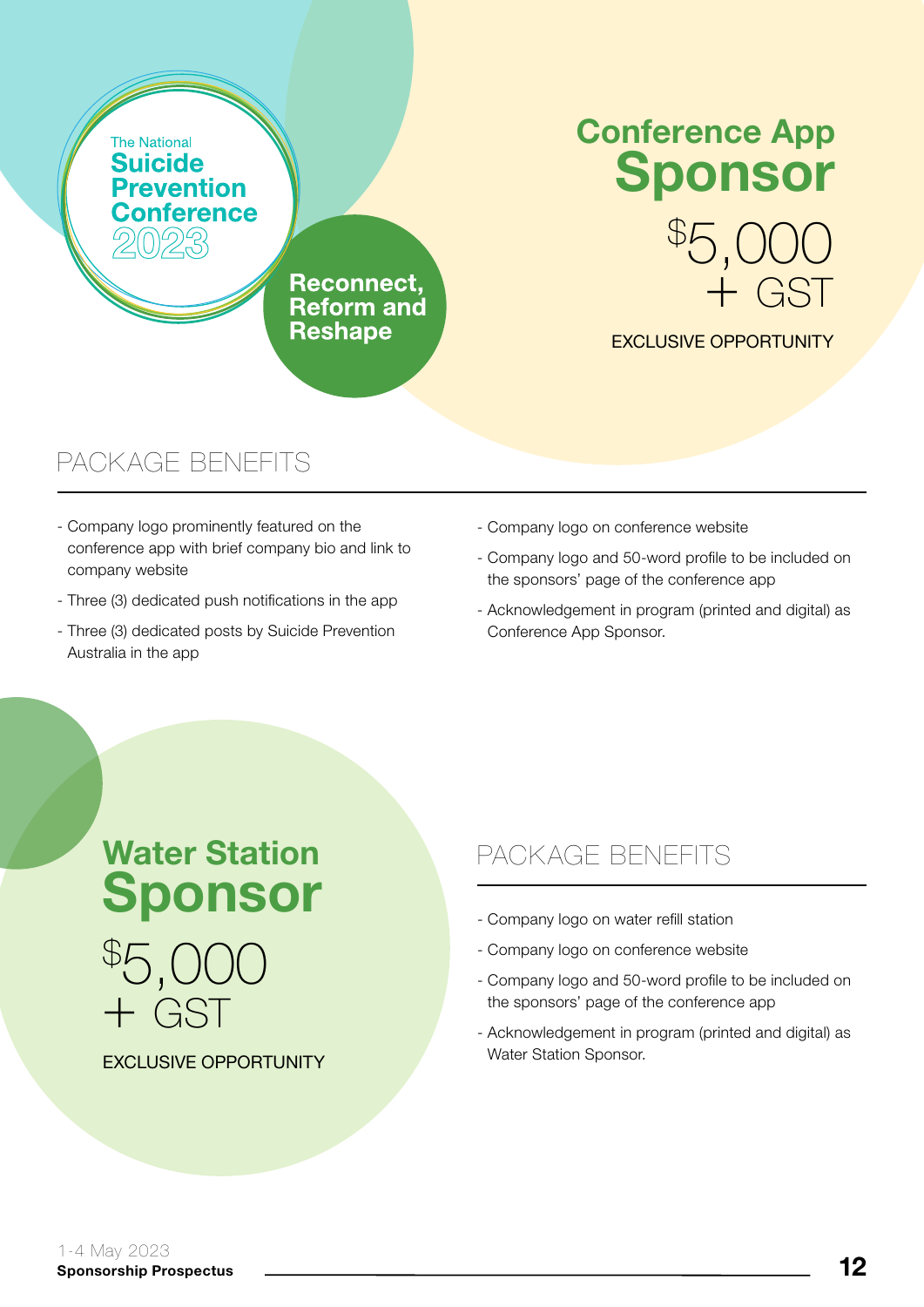

### Pre-Conference Workshop Sponsor

\$ 5,000

3 OPPORTUNITIES

+ GST

**Reconnect. Reform and Reshape** 

#### PACKAGE BENEFITS

- Opportunity to introduce the workshop and speaker
- Two (2) workshop registrations
- One (1) pull up banner (supplied by sponsor) to be displayed during sponsored workshop
- Company logo on conference website
- Company logo and 50-word profile to be included on the sponsors' page of the conference app
- Acknowledgement in program (printed and digital) as Pre-Conference Workshop Sponsor
- List of all registered workshop delegates provided to sponsor at conclusion of conference, subject to *Privacy Act*.

Mobile Phone Charging Station Sponsor



EXCLUSIVE OPPORTUNITY

- Acknowledgement via public address before each break at the conference
- Company logo on mobile phone charging station
- Company logo on conference website
- Company logo and 50-word profile to be included on the sponsors' page of the conference app
- Acknowledgement in program (printed and digital) as Mobile Phone Charging Station Sponsor.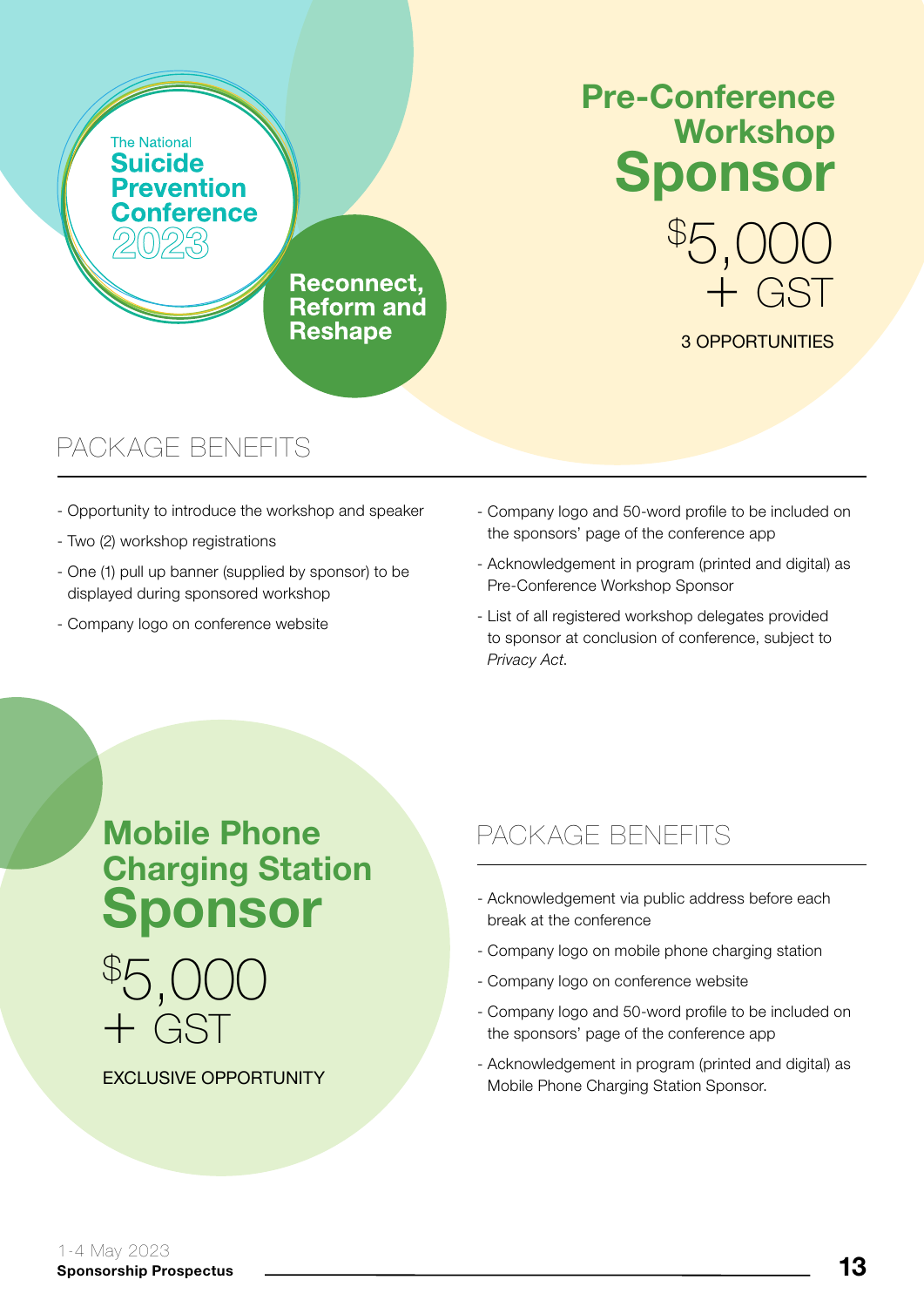

# Delegate Satchel Sponsor

**Reconnect. Reform and Reshape** 

# \$ 7,000 + GST

EXCLUSIVE OPPORTUNITY

#### PACKAGE BENEFITS

- Company logo on delegate satchel alongside Suicide Prevention Australia branding
- Opportunity for two (2) collateral items in delegate satchel (A4 size or smaller, to be approved by Suicide Prevention Australia)
- Company logo on conference website
- Company logo and 50-word profile to be included on the sponsors' page of the conference app
- Acknowledgement in program (printed and digital) as Delegate Satchel Sponsor.

# \$ 5,000 + GST Lanyard Sponsor

EXCLUSIVE OPPORTUNITY

- Opportunity to provide branded lanyards for conference delegates
- Opportunity for one (1) collateral item in delegate satchel
- Company logo on conference website
- Company logo and 50-word profile to be included on the sponsors' page of the conference app
- Acknowledgement in program (printed and digital) as Lanyard Sponsor.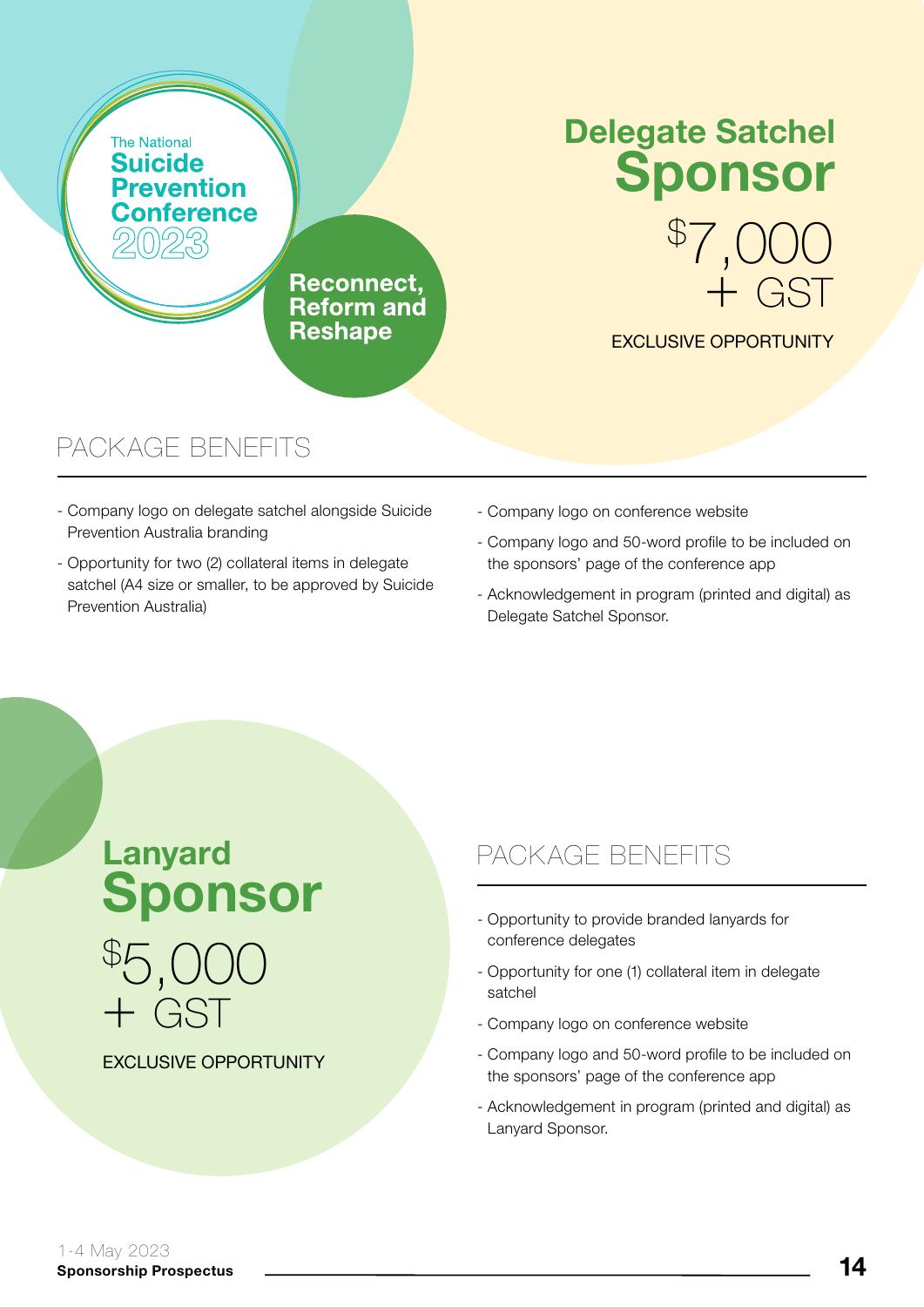# Exhibition Booth Sponsor

\$ 4,000

MULTIPLE OPPORTUNITIES

+ GST

Reconnect, **Reform and Reshape** 

#### PACKAGE BENEFITS

- One (1) full conference registration
- Company logo on conference website
- Company logo on conference app
- Exhibition booths each exhibition stand includes:
- One (1) 3mx2m shell scheme exhibition booth

Poster Awards

Sponsor

- Two 150W spotlights

- One (1) 10A single power point
- One (1) fascia sign with organisation name
- One (1) trestle table with two chairs
- Opportunity to have a double booth availability at an additional cost
- A full exhibition manual with exhibition details and floor plan will be sent to all exhibitors prior to the conference.

#### PACKAGE BENEFITS

- Exclusive sponsorship of the Poster Awards
- Organisation representative to announce the Award winners in closing plenary session of conference
- Company logo on the conference website acknowledging Poster Awards Sponsor
- Company logo and 50-word profile to be included on the sponsors' page of the conference app
- Company logo acknowledgment while Awards are being presented
- Award winners receive \$500 and a certificate (certificate includes sponsor's branding)
- Company logo in the Poster Awards scoring portal on conference app.

EXCLUSIVE OPPORTUNITY

\$ 3,000

+ GST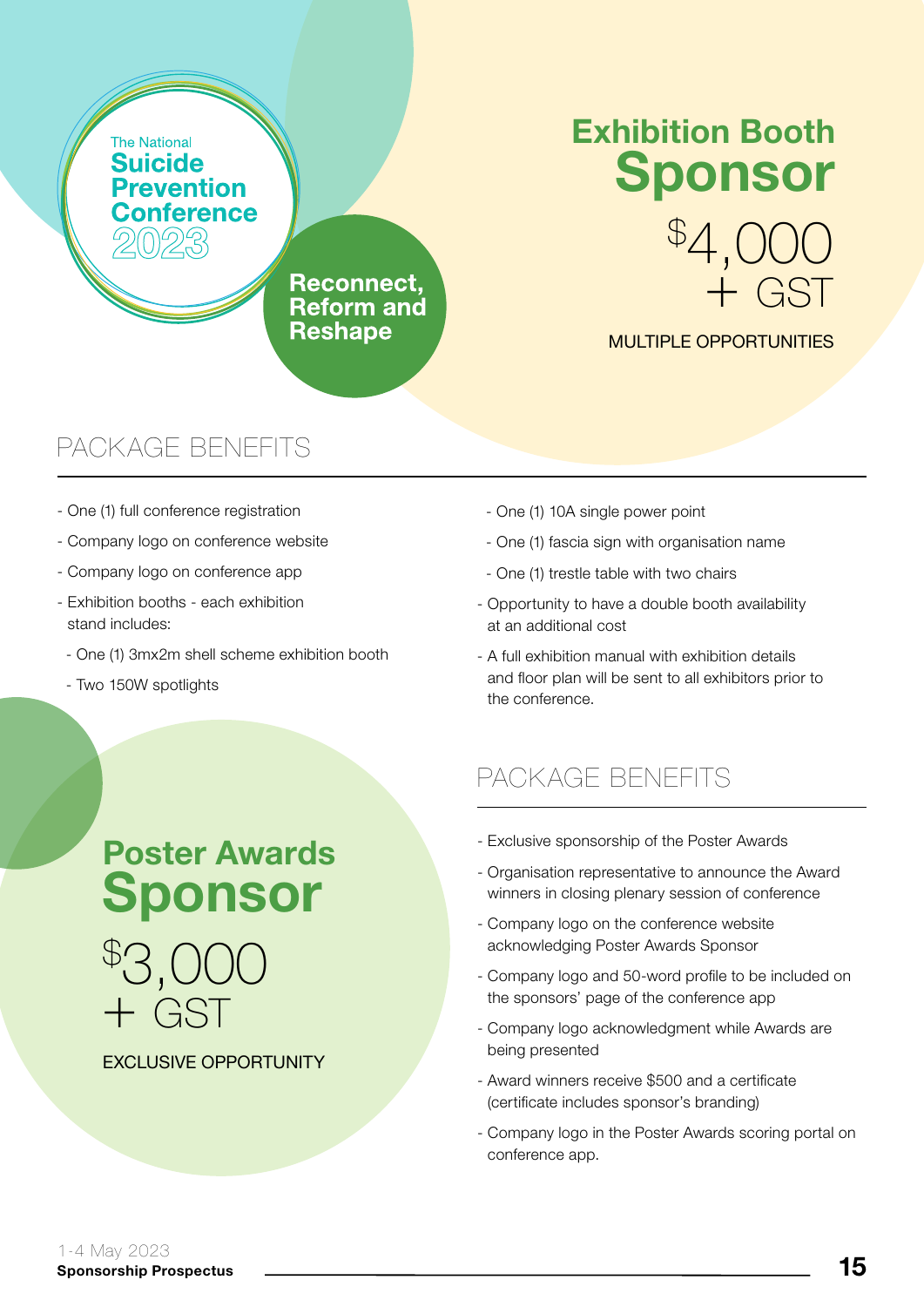# Terms and **Conditions**

- By returning a booking form via online or printed copy confirms your acceptance of these terms and conditions.
- All bookings are subject to the Conference Organisers' approval and we reserve the right to refuse an application.
- We (Encanta and Suicide Prevention Australia) as the Conference Organisers reserve the right to alter any aspect of the Conference program and floorplan without notice. Please refer to the Conference website for the latest information on the event.
- We will take all diligent care to fulfil the above exhibition commitments. Exhibitors are responsible for providing all their requirements (i.e. banners, promotional material and any other material) by the due dates requested by the Organisers.
- We reserve the right to introduce new packages and additional exhibition space should the opportunity arise.
- Exhibitors are required to make the necessary payments as per the payment schedule below (unless otherwise negotiated):
	- 50% due within one month of invoice date
	- Remaining 50% is due by no later than 4 November 2022
- Booking forms received after 4 November 2022 require full payment.
- Sponsors and exhibitors are responsible for the security of their own equipment and materials during the conference and in transit to the conference venue.
- Sponsors and exhibitors are responsible for ensuring any activities held at their exhibition booth promote physical distancing, in line with Government's COVID quidelines.
- Sponsors and exhibitors are responsible for supplying hand sanitiser at their booth, for the duration of the conference.
- The exhibitor understands that all attendees must register officially and entry to the conference will not occur unless the attendee is wearing the appropriate identification. Visitor badges are provided as a gesture of goodwill and not for use by the organisation's representatives.
- The exhibitor shall take all reasonable care when installing/dismantling their equipment and stand as not to cause damage to the venue carpet, walls, ceilings, fixtures and floors and the shell scheme booths supplied by the appointed stand contractor including panels, fascia, spotlights and furniture. The exhibitor is deemed liable for repairs if the structures are damaged.
- The Organisers reserve the right to request removal of any items that may be deemed unacceptable and impacts fellow exhibitors.
- Exhibitors must provide Public Liability insurance to a minimum of A\$20 million to the Conference Organisers no later than 3 months prior to the conference date and ensure cover includes the conference dates.
- All promotion must be conducted from your booth.

#### POSTPONEMENT AND CANCELLATION POLICY POSTPONEMENT

We (Encanta and Suicide Prevention Australia) may, in its absolute discretion, nominate to either postpone or cancel the conference by providing the sponsor/ exhibitor with notice in writing. Cancellation or postponement may be necessary due to acts, events or causes beyond our reasonable control, including, but not limited to, acts of God, industrial disputes, failure in electricity supply or gas supply, war, civil strife, flood, storm, fire, accident, unavailability of raw materials or supplies, explosion, global or national health emergency (including without limitation coronavirus COVID-19), epidemic, breakdown of plant, machinery or equipment or shortages of labour, transportation, fuel, power, plant, machinery, equipment or material.



If the conference is postponed to a later date (as nominated by Suicide Prevention Australia and notified to the sponsor), the terms and conditions of this agreement will continue to apply. Any sponsorship contribution paid up to the postponement will be applied to the new conference date with any outstanding sponsorship contribution balance due thirty (30) days prior to the new conference date.

#### CANCELLATION POLICY

- The submission of an application by a representative from your organisation is regarded as a firm booking.
- All cancellations must be made in writing to the Organisers and notice acknowledged in writing by the Organisers.
- Any reduction exhibition allocation (once accepted by the Organisers) will be considered a cancellation and the cancellation policy will apply. Should the balance of payment be outstanding at time of cancellation, the sponsor and/or exhibitor is liable for the balance as per the cancellation policy.
- There is no opportunity to transfer your exhibition booking to another Suicide Prevention Australia event.
- If the conference is cancelled, it is Suicide Prevention Australia's hope that the sponsor/exhibitor will continue to support the conference and have the sponsorship rolled over to the conference to be held on a date to be fixed. If the sponsor/exhibitor agrees to have the sponsorship/exhibition booth rolled over, the terms and conditions of this agreement will continue to apply and all sponsorship/exhibition contributions already paid will be applied to the next Suicide Prevention Australia conference date and any outstanding balance will be due thirty (30) days' prior to the conference date.
- If the sponsor/exhibitor does not agree to have the sponsorship/ exhibition roll over to the next Suicide Prevention Australia conference and the current Suicide Prevention Australia conference is cancelled, then the below cancellation dates will apply.

#### CANCELLATION DATES

- Between 22 July 2022 and 20 November 2022, 10 per cent of the Sponsorship/Exhibition Contribution will apply;
- Between 18 November 2022 and 3 March 2023, 50 per cent of the Sponsorship/Exhibition Contribution will apply; and
- After 3 March 2023, 100 per cent of the Sponsorship/Exhibition Contribution will apply.

Cancellations received prior to 22 July 2022 will receive a refund of any monies received, as per cancellation date percentage, less a \$250 administration fee.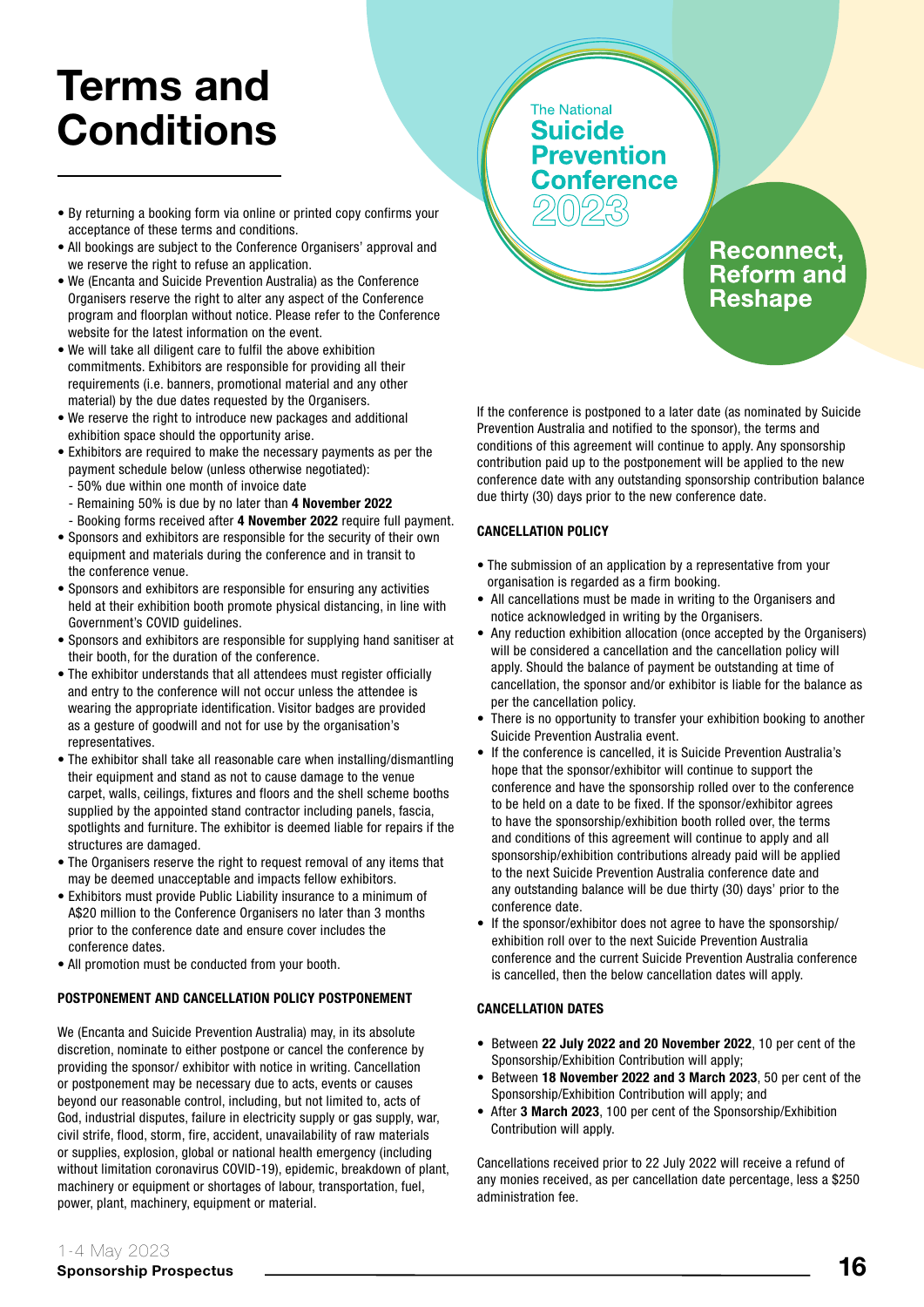# Sponsorship and Exhibition Booking Form

**The National Suicide** revention onference

> **Reconnect, Reform and Reshape**

Please email this completed form to:

#### Sara Bartlett

Director, Membership and Engagement Suicide Prevention Australia

Email: events@suicidepreventionaust.org

| NAME:<br>and the control of the control of the control of the control of the control of the control of the control of the              |           |                                                                                                                      |
|----------------------------------------------------------------------------------------------------------------------------------------|-----------|----------------------------------------------------------------------------------------------------------------------|
| POSITION:                                                                                                                              |           |                                                                                                                      |
| ORGANISATION:<br><u> 1989 - Johann Harry Harry Harry Harry Harry Harry Harry Harry Harry Harry Harry Harry Harry Harry Harry Harry</u> |           |                                                                                                                      |
| ADDRESS:<br><u> 1989 - Johann John Stone, markin sanadi shine a shekara ta 1989 - An tsara tsara tsara tsara tsara tsara tsa</u>       |           |                                                                                                                      |
| SUBURB: <u>________________________________</u>                                                                                        | POSTCODE: | STATE:                                                                                                               |
| TELEPHONE:                                                                                                                             | MOBILE:   | <u> 1980 - Andrea State Barbara, amerikan personal di sebagai personal di sebagai personal di sebagai personal d</u> |
| EMAIL:<br><u> 1989 - Johann Stein, mars an deus Amerikaansk kommunister (</u>                                                          | WEBSITE:  |                                                                                                                      |

# Sponsorship Package All costs are shown in Australian dollars and are exclusive of GST.

| <b>Sponsorship Opportunity</b>     | Investment<br>(+ GST) | Preference |
|------------------------------------|-----------------------|------------|
| Principal                          | \$50,000              |            |
| Major                              | \$35,000              |            |
| <b>Supporting Partner</b>          | \$20,000              |            |
| Conference Dinner<br>& LiFE Awards | \$25,000              |            |
| Poster Awards                      | \$3,000               |            |
| Welcome Reception                  | \$15,000              |            |
| Keynote Speaker                    | \$5,000               |            |
| Barista Coffee Cart                | \$15,000              |            |

| <b>Sponsorship Opportunity</b>              | Investment<br>(+ GST) | Preference |
|---------------------------------------------|-----------------------|------------|
| Concurrent Stream,<br>Symposium or Workshop | \$5,000               |            |
| Conference WiFi                             | \$5,000               |            |
| <b>Water Station</b>                        | \$5,000               |            |
| Conference App                              | \$5,000               |            |
| Mobile Phone Charging Station               | \$5,000               |            |
| Pre-Conference Workshop                     | \$5,000               |            |
| Delegate Satchel                            | \$7,000               |            |
| Lanyard                                     | \$5,000               |            |
| <b>Exhibition Booth</b>                     | \$4,000               |            |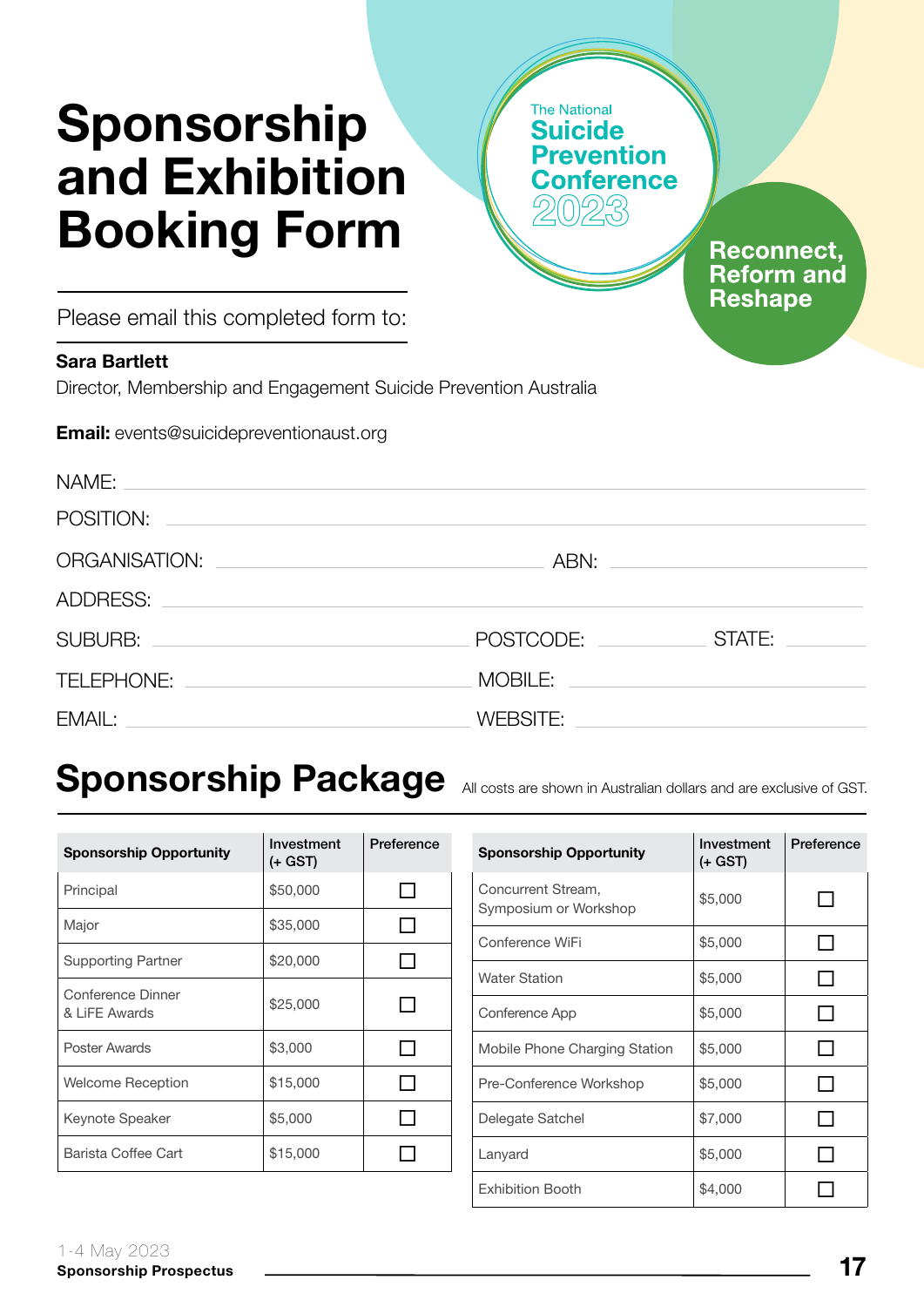# Payment

Sponsorship/Exhibition confirmation and a tax invoice will be sent upon receipt of your booking form.

#### Pay by credit card

Please charge my:



 $\Box$  VISA  $\Box$  MASTER CARD  $\Box$  AMEX

Note that all credit card transactions for sponsorship and exhibition amounts will incur a fee of 3.3%

#### Pay by Electronic Funds Transfer (EFT)

National Suicide Prevention Conference 2023 An invoice will be raised and sent to you from Suicide Prevention Australia Please email remittance advice to **events@suicidepreventionaust.org** 

## I have read the cancellation policy below and accept all of its conditions:

NAME:

SIGNED: DATE:

**The National Suicide** 

**Prevention** onference

> **Reconnect. Reform and Reshape**

#### TERMS & CONDITIONS

Exhibition and Sponsor Terms and Conditions:

All sponsors and exhibitors must agree to the following terms and conditions for sponsoring and/or exhibiting at the 2023 National Suicide Prevention Conference (NSPC). Confirmation of sponsorship or exhibition space can only be made upon receipt of a completed 'Booking Form' and payment of 50% deposit, the full balance of which must be received by 4 November 2022. All sponsorship opportunities are allocated on a first-come, first-served basis. If you have chosen an option that is already sold out, you will be contacted to arrange an alternative option acceptable to your organisation. Cancellation of sponsorship or exhibition space must be received in writing on or before 22 July 2022. Cancellations received prior to 22 July 2022 will receive a refund of any monies received, less a \$250 administration fee. For cancellations between 22 July 2022 and 20 November 2023, 10 per cent of the Sponsorship/Exhibition Contribution will apply. For cancelations between between 18 November 2022 and 3 March 2023, 50 per cent of the Sponsorship/Exhibition Contribution will apply. For cancellations received after 3 March 2023, Suicide Prevention Australia (SPA) reserves the right to retain all monies unless a replacement sponsor can be found. While every reasonable precaution is taken, the organisers expressly decline responsibility for any loss or damage which may befall the person or property of the exhibitor from any cause whatsoever. Exhibitors are required to take out adequate cover, especially public liability insurance. Public liability insurance is not included in the booth cost. Exhibitors are requested to provide a certificate of cover from their insurer which is in excess of \$10,000,000 to the Conference Secretariat. Public liability insurance cover can be purchased at an additional cost from the conference insurer. Please contact the Conference Secretariat if you wish to obtain cover through the conference insurer. If SPA cannot hold the 2023 National Suicide Prevention Conference (NSPC) due to acts of God, government or other events beyond our control, sponsors and exhibitors will receive a proportionate refund of any monies available after fixed costs have been met. SPA or the Conference Secretariat is not responsible for any further costs incurred by sponsors and exhibitors in connection with the event. The sponsor/exhibitor is responsible for providing artwork, logos and text as relevant by the due dates. SPA and the Conference Secretariat take no responsibility for publishing artwork, logos or text received after the due date or in an incorrect format. Exhibitors will receive an exhibitor manual before the Conference containing due dates, bump-in and bump out-requirements and other information.